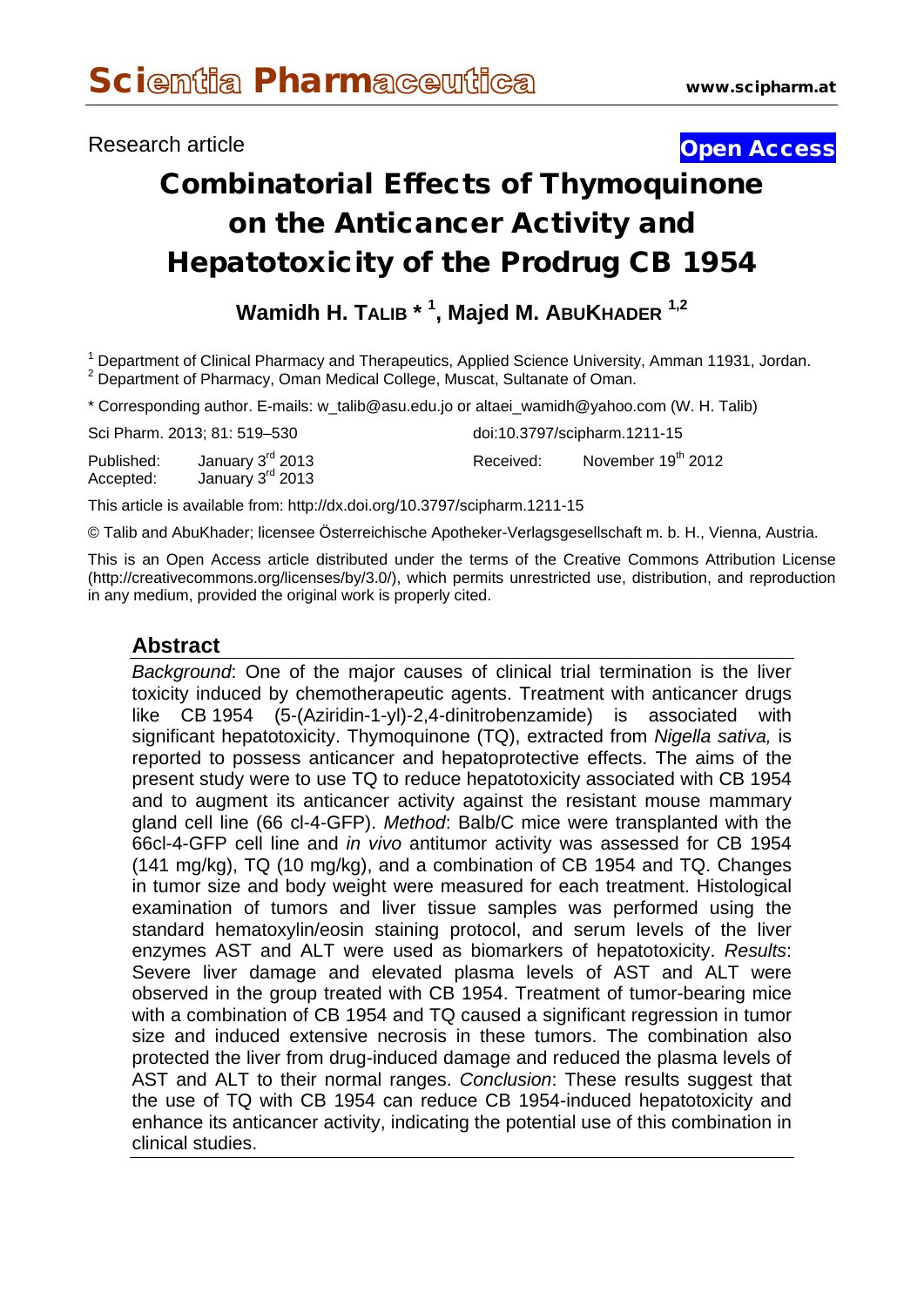# **Keywords**

*Nigella sativa* • CB 1954 • Thymoquinone • Liver toxicity • Anticancer drugs

# **Introduction**

Conversion of a normal cell into a cancer cell is a multi-step process including the induction of instability in genes, abnormal gene expression, angiogenesis, metastasis, and immune evasion [1]. Thus, using a single agent to target all of these pathways may fail to provide an efficient treatment for cancer. Accordingly, different combinations were prepared and tested against different cancers. Due to their limited toxicity, natural products were a preferred choice in preparing such combinations. A combination of phytochemicals extracted from spices including capsaicin, trans-anethole, thymoquinone, diosgenin, and allicin exhibited high potential to suppress different pathways in carcinogenesis such as proliferation, signal transduction, apoptosis evasion, and angiogenesis [2]. Some of the cancer induction pathways were also inhibited by different polyphenols present in honey such as galangin, quercetin, kaempferol, acacetin, pinocembrin, pinobanksin, and apigenin [3]. In addition to their potential of targeting different cancers, natural products may also participate in reducing the toxicity of commercially available anticancer agents [4].

One of the major reasons of clinical trial termination is drug-induced toxicity [5]. Recent estimates showed that liver failure induced by drugs accounts for 50% of the total acute liver failure reported in the USA [6].

CB 1954 (5-(Aziridin-1-yl)-2,4-dinitrobenzamide) is an alkylating agent which can be activated by some reductases to produce a toxic form that has the ability to induce cell death through the induction of interstrand DNA cross-links [7]. Tumors that showed resistance to anti-neoplastic agents are susceptible to cell death using activated CB 1954 [8]. CB 1954 is currently under study as a prodrug in combination with enzymes such as *Escherichia coli* B nitroreductase and NADP(H) quinone oxidoreductase [6].

Initial clinical toxicity studies on CB 1954 revealed dose-limiting diarrhea and liver toxicity [7]. Further studies reported temporal transaminitis in some patients [9, 10].

Thymoquinone (TQ) is a naturally-occurring volatile oil extracted from its black seeds (*Nigella sativa*). Previous studies on TQ showed *in vitro* and *in vivo* anticancer, antiinflammatory, and anti-oxidant activities [11]. The combination of TQ with other natural compounds like diosgenin exhibited antineoplastic activity against squamous cell carcinoma *in vitro* and sarcoma-180-induced tumors *in vivo* [12]. The effect of TQ as an immunomodulator was also reported [13].

Toxicity studies showed that TQ can reduce the hepatotoxicity induced by some compounds including carbon tetrachloride [14], *tert*-butyl hydroperoxide [15], and cyclophosphamide [4]. Furthermore, TQ had no effect on liver integrity and hepatic enzyme activity when tested on mice and rats [16].

Importantly, the intraperitoneal therapeutic dose of TQ is 10–15 times lower than its  $LD_{50}$ value [17]. Thus, it is reasonable to assume that TQ is a safe compound and has the potential to work as a therapeutic and hepatoprotective agent in combination with other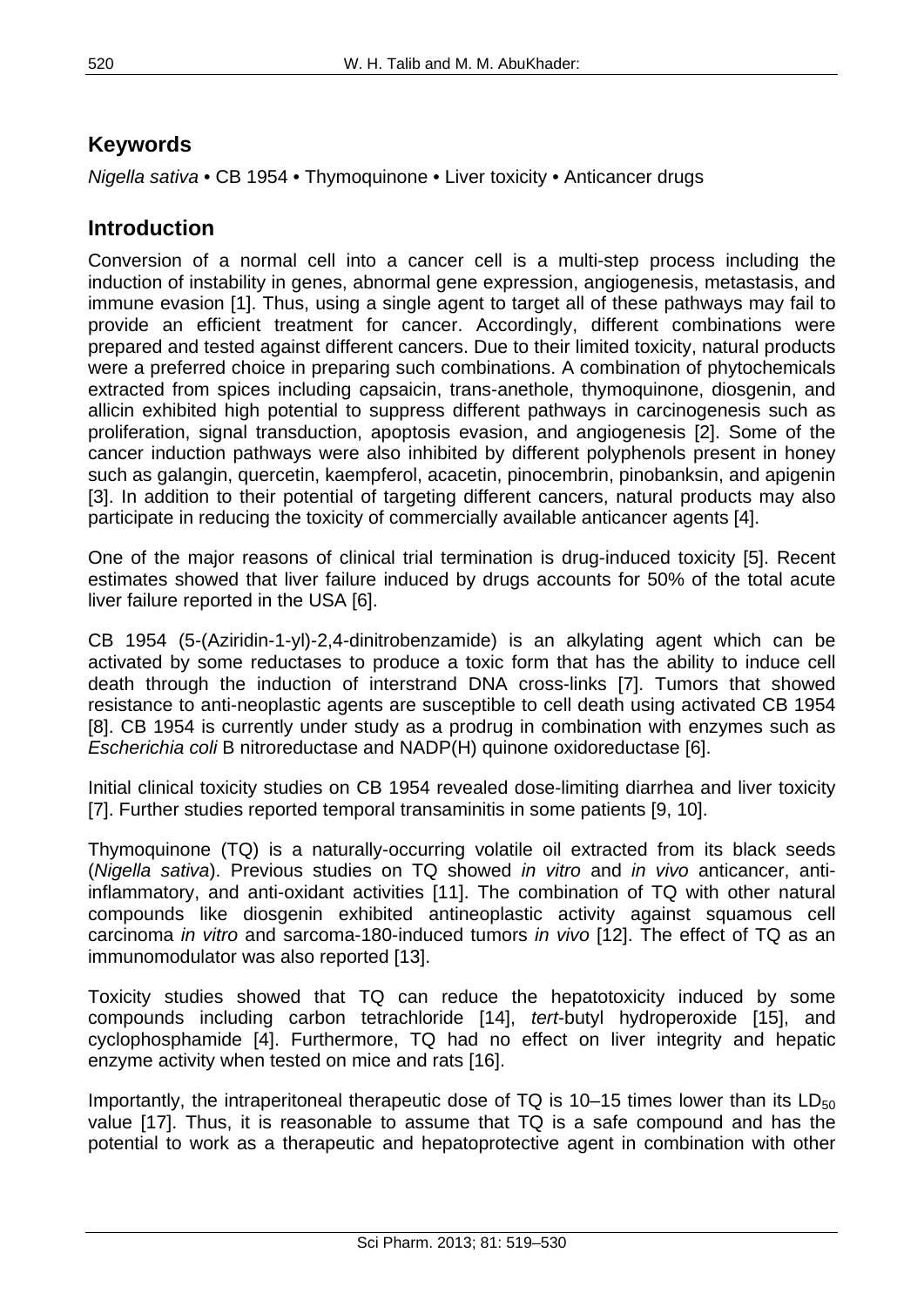biologically active, but relatively more toxic compounds. The present study was conducted mainly to test the potential of TQ to reduce the hepatotoxicity associated with the anticancer prodrug CB 1954 and to evaluate the possible improvement in its anticancer activity.

## **Materials and methods**

### *Chemicals*

Thymoquinone (2-isopropyl-5-methyl-1,4-benzoquinone) and CB 1954 (5-(Aziridin-1-yl)- 2,4-dinitrobenzamide) were purchased from Sigma Chemical Co. (St. Louis, MO. USA).

#### *Tumor cell line and culture conditions*

The mouse mammary cancer cell line (66CL-4-GFP) was kindly provided by Dr. Bob Sanders (Department of Genetics and Microbiology, University of Texas, Austin, USA). The cell line was derived from a spontaneous mammary tumor in Balb/C mice and isolated as the 6-thioguanine resistant clone. These cells were transfected with green florescence protein (GFP). Cells were maintained using DMEM-F12 supplemented with 10 % FBS, 29 µg/ml L-glutamine, 40 µg/ml gentamicin and 2.4 mg/ml HEPES buffer.

#### *Experimental animals*

Six-to-eight-week-old female Balb/C mice were used in this study. Mice were kept in separate cages with wooden shavings as bedding. The environmental parameters were: temperature around 25 °C, 50–60% humidity, and continuous air ventilation. The research followed the international ethical standards for the Care and Use of Laboratory Animals.

#### *Tumor inoculation*

The mouse mammary tumor cells (66cl-4-GFP) were harvested by trypsinization, centrifuged, washed, and re-suspended in MEM-F12 media at a density of 1 X 10<sup>6</sup>/100 µl. Cell viability was assessed the using trypan blue exclusion method. Mice (six weeks old, 20–25 g weight) were injected subcutaneously in the abdominal area using a 23-gauge needle syringe with 2  $\times$  10<sup>6</sup> cells (for each one) suspended in 200 µl phosphate buffer saline (PBS).

#### *Selection of TQ and CB 1954 doses*

The concentration of TQ used in this study to treat mice was 10 mg/kg/day. This concentration was selected because it showed no toxicity since it is ten times lower than the reported  $LD_{50}$  value (104.7 mg/Kg/day) of TQ [17]. This concentration also showed good protective activity against different toxic agents as indicated by previous studies [18, 19]. For CB 1954, the concentration was 141 mg/kg. This concentration was selected because it is associated with liver damage and transaminitis in mice [6].

#### *Antitumor activity testing*

Tumor-bearing mice (N=6) were placed in four groups so that the average tumor volume for all groups was closely matched. Treatments began 14 days following tumor cell inoculation. Group 1 served as a negative control and received daily intraperitoneal injections (200 µl) of the vehicle (olive oil). Group 2 was exposed to daily intraperitoneal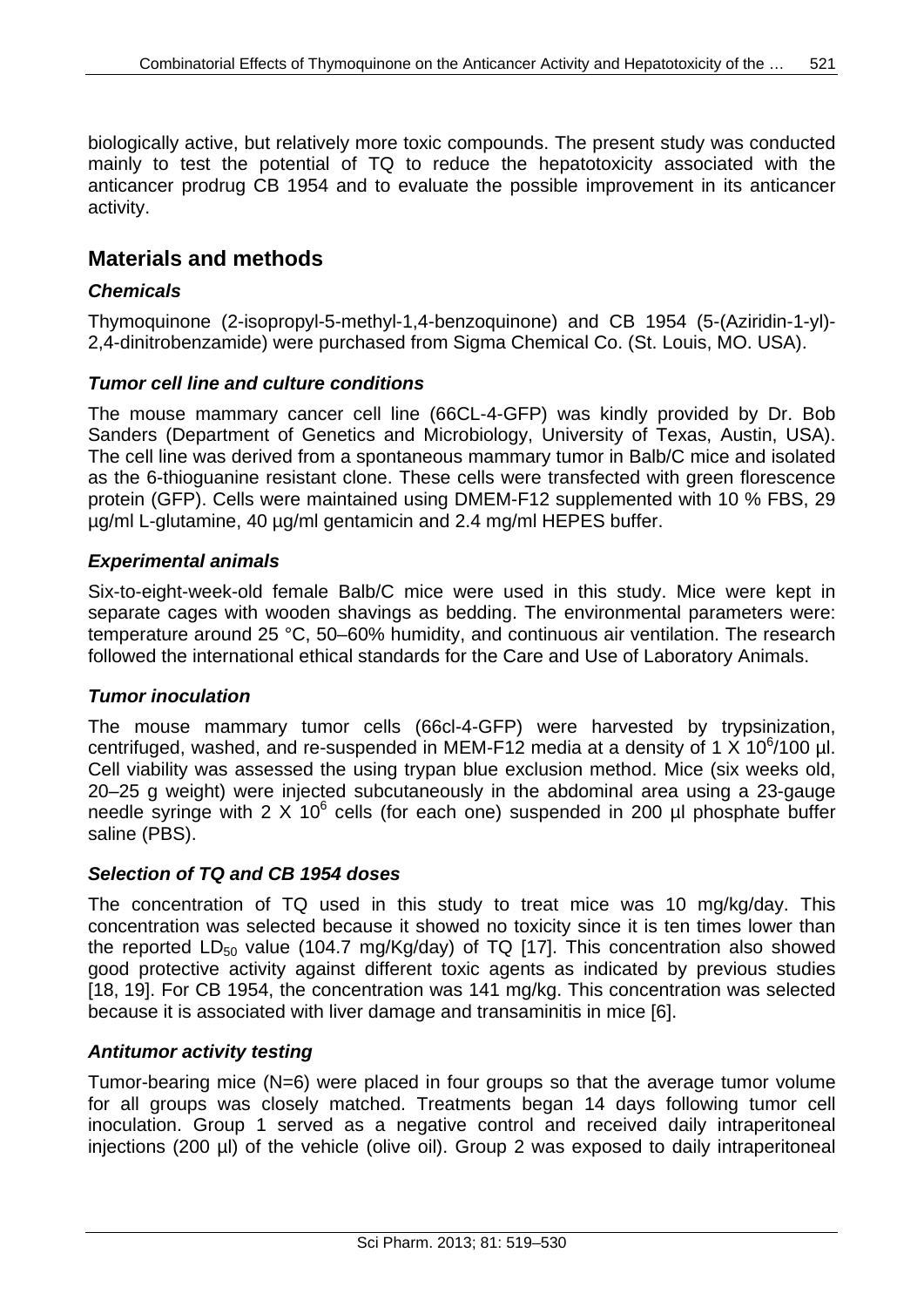injections (200  $\mu$ I) of TQ dissolved in olive oil for five days at the concentration = 10mg/kg. Six days after the beginning of the treatment, group 3 received a single intraperitoneal injection (200  $\mu$ I) of CB 1954 dissolved in olive oil at the concentration = 141 mg/kg. Group 4 received a combined treatment consisting of the intraperitoneal injection of TQ (10mg/kg) for the first five days of the treatment followed by a single intraperitoneal injection of CB 1954 (141 mg/kg) at day six of the treatment. Mice were monitored during the eight days of the treatment period and the tumor size was measured every two days using the equation: length X width<sup>2</sup> X 0.5. At day eight of the treatment, blood samples were collected from all mice for biochemical tests, and tumor-bearing mice in all groups were sacrificed and their tumors and livers were dissected and stored in 10 % saline formalin for further testing.

The dose (141 mg/kg) of CB 1954 was selected to induce hepatotoxicity and transaminitis as indicated in a previous study [6]. The hepatoprotective effect of TQ was tested through the pretreatment of mice with (10mg/kg/day) TQ for five days [20].

## *Assessment of liver function*

Alanine transaminase (ALT) and aspartate transaminase (AST) activities were determined colorimetrically as previously described [20] using commercially available kits (Linear chemicals, Barcelona, Spain).

## *Histological examination of tumor and liver sections*

Dissected tumors and livers  $(5 \times 5 \times 4 \text{ mm})$  fixed in 10 % saline formalin were gradually dehydrated using serial ethanol concentrations of 80 %, 95 %, and 100 %. Dehydrated organs were cleared two times using xylene (2 h each). Infiltration was performed by exposing organs to wax two times for 90 minutes each. Dehydration, clearing, and infiltration were performed using a tissue processor (Thermo Shandon, UK). Paraffin sections (4 µm thick) were prepared using a rotary microtome (Reichert, Germany). Sections were attached to clean slides and the standard hematoxylin-eosin procedure was used to stain tumor sections for histological examination.

## *Statistical analysis*

The results were expressed as the mean  $\pm$  standard deviation (SD). Variation between different treatments was measured by one-way analysis of variance (ANOVA) followed by the *t*-test to evaluate the significant differences between the groups. Significance was set at *.* 

# **Results**

Treatment of tumor-bearing mice with 10 mg/kg TQ showed significant (P< 0.05) ability to reduce tumor growth with a percentage change in tumor size of (−1.25%) compared with that of the untreated mice (+ 209.82%) (Table 1). A greater reduction in tumor growth was observed in tumor-bearing mice treated with 141 mg/kg CB 1954 with a percentage change in tumor size of (−10.34%). The highest reduction in tumor size was recorded for mice treated with a combination of TQ and CB 1954 (Table 1) with a decrease in tumor size of (−21.58). Measuring the change in body weight showed a decrease in body weight for all treatments compared with the control. The highest reduction in body weight was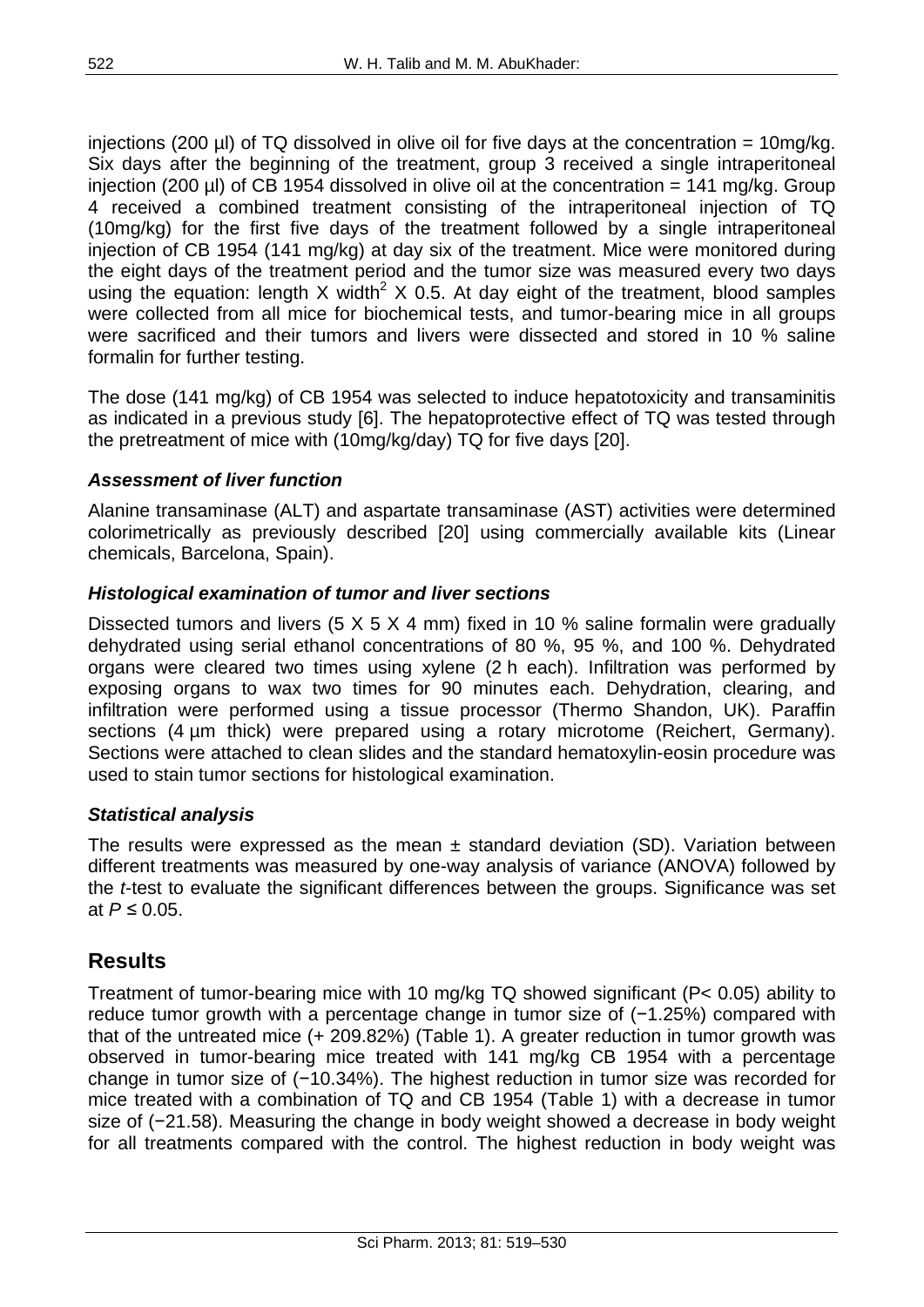observed in mice treated with a combination of TQ and CB 1954 with a percentage change in body weight of (−14.09%) compared with (+ 4.16) recorded for untreated mice (Table 1). A slight (−1.68) decrease in body weight was observed in mice treated with TQ, while mice treated with CB 1954 showed a reduction in body weight of (−9.01) (Table 1).

| <b>Treatment</b>                                                             | body weight (g) |       | tumor size (mm <sup>3</sup> ) $\pm$ SEM |                  |                                    |           |
|------------------------------------------------------------------------------|-----------------|-------|-----------------------------------------|------------------|------------------------------------|-----------|
|                                                                              | initial         |       | final % change                          | initial          | final                              | % change  |
| Negative control                                                             | 23.10           | 24.06 | $+4.16$                                 |                  | $55.90 \pm 0.14$ 173.19 $\pm 2.88$ | $+209.82$ |
| TQ                                                                           | 22.60           | 22.22 | $-1.68$                                 | $72.60 \pm 0.45$ | $71.69 \pm 3.12$                   | $-1.25$   |
| CB1954                                                                       | 23.30           | 21.20 | $-9.01$                                 | $79.02 \pm 0.20$ | $70.85 \pm 3.91$                   | $-10.34$  |
| TQ + CB1954                                                                  | 23.50           | 20.19 | $-14.09$                                | $71.22 \pm 0.31$ | $55.85 \pm 3.20$                   | $-21.58$  |
| % change in weight = (final weight - initial weight) / initial weight X 100; |                 |       |                                         |                  |                                    |           |
| % change in tumor size = (final size - initial size) / initial size $X$ 100. |                 |       |                                         |                  |                                    |           |

| Tab. 1. | Effects of different treatments on mice weights and tumor sizes |  |  |  |
|---------|-----------------------------------------------------------------|--|--|--|
|---------|-----------------------------------------------------------------|--|--|--|



**Fig. 1.** Hematoxylin/eosin staining of tumors treated with vehicle (A), 10mg/kg TQ (B), 141 mg/kg CB1954(C), and a combination of TQ and CB1954 (D). N: necrotic area. Extensive necrosis was evident in tumors treated with a combination of TQ and CB1954 (D).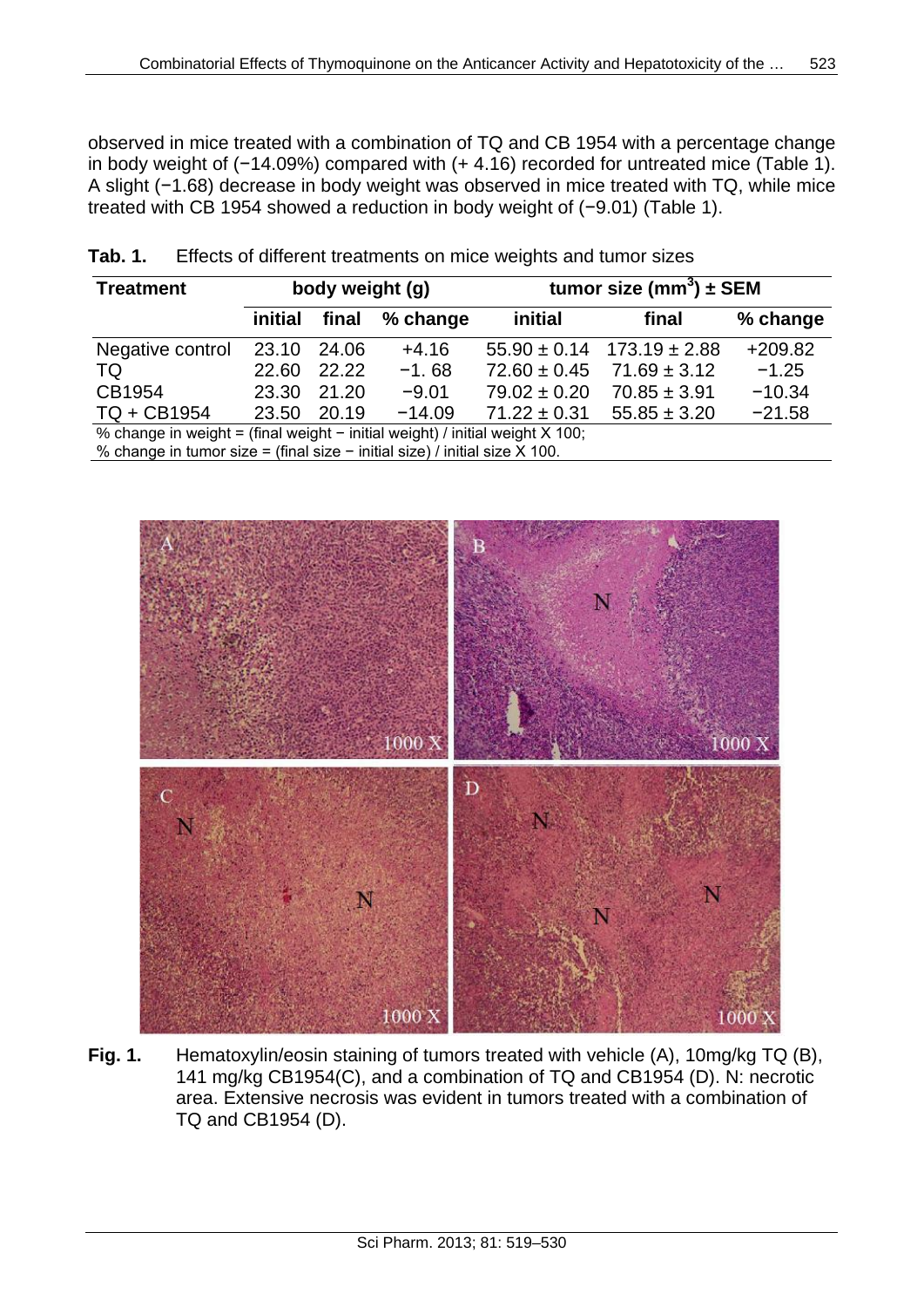

**Fig. 2.** Hematoxylin/eosin staining of livers treated with vehicle (A, B), 141 mg/kg CB1954(C,D), 10mg/kg TQ (E, F), and a combination of TQ and CB1954 (G, H). Endothelium detachment (arrow) and sinusoid dilation were observed in livers treated with 141 mg/kg CB1954 (C, D). Other treatments showed no histological damage.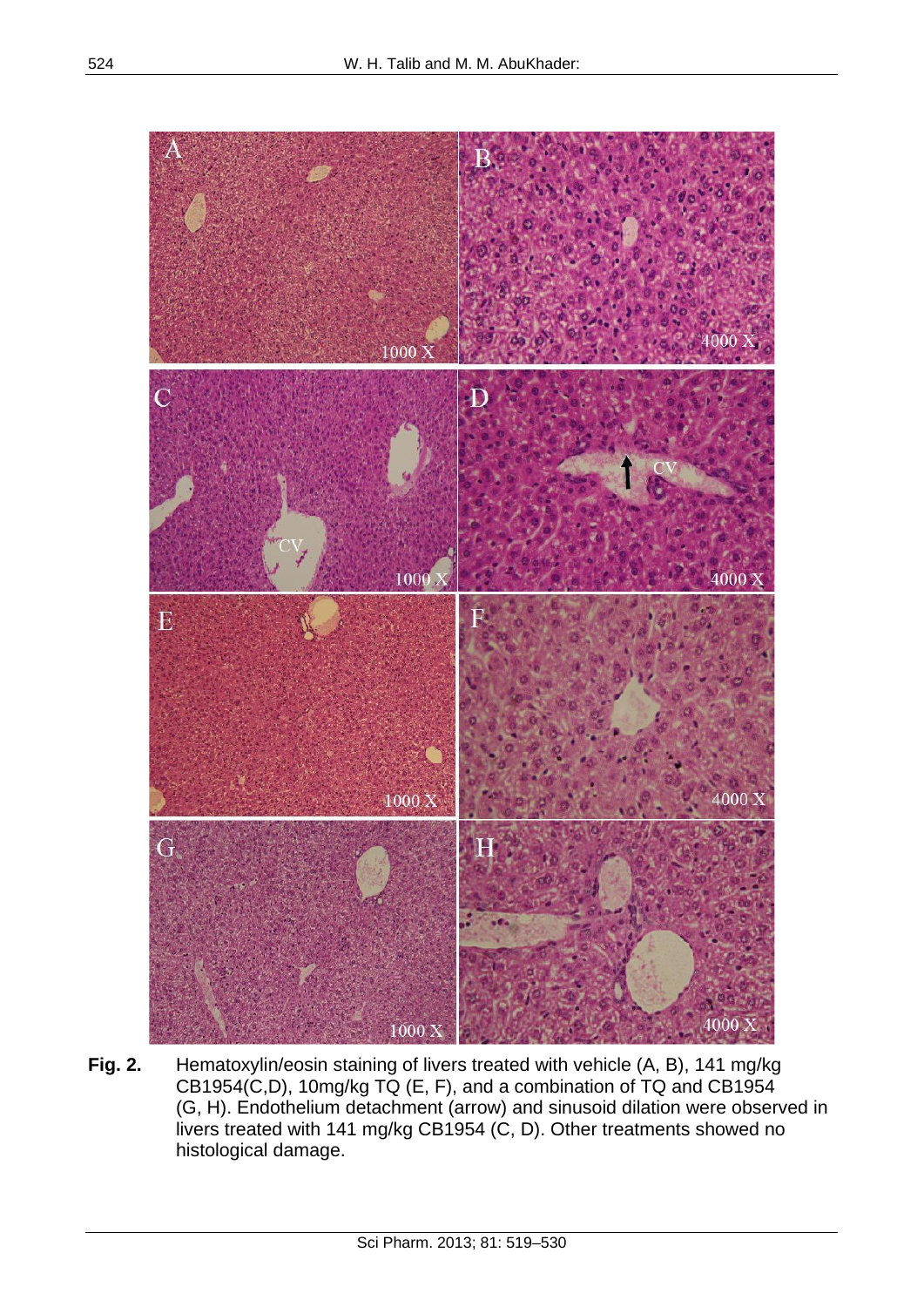In order to gain more insight into the effect of each treatment, tumors of similar sizes from all groups were sectioned and stained using the standard Hematoxylin/ eosin stain. Large necrotic areas were observed in tumors treated with TQ compared with the control group, where limited or no necrosis was detected (Fig. 1). The necrotic regions in tumors treated with CB 1954 were larger than those observed in the TQ group. The combination of TQ and CB 1954 resulted in extensive necrosis with necrotic regions larger and more frequent than other treatments (Fig. 1).

The effect of TQ on the CB 1954-induced hepatotoxicity was examined using histopathological changes in liver sections as well as the plasma levels of ALT and AST. Histopathology results revealed that animals treated with TQ showed well-preserved liver histology similar to the histology of the control group with normal central veins, sinusoids, and hepatocytes (Fig. 2). On the contrary, livers from the group treated with CB 1954 showed detached endothelia in the central veins, dilated sinusoids, and infiltration of inflammatory cells (Fig. 2). The histological changes associated with CB 1954 toxicity were modulated by TQ pretreatment which resulted in livers with normal central veins, limited sinusoidal dilation, and less infiltration of inflammatory cells.

In order to correlate between the histopathological results and plasma biomarkers of hepatotoxicity, plasma levels of AST and ALT were measured for all treatments. As shown in Table 2, treatment of mice with CB 1954 caused a significant (P< 0.05) increase in AST and ALT levels from 22.24 and 8.03 to 57.28 and 22.91 IU/L, respectively. A slight increase in AST and ALT levels was observed in mice treated with TQ with AST and ALT values of 26.59 and 11.82 IU/L, respectively. Although mice treated with a combination of TQ and CB 1954 showed an increase in AST and ALT levels (24.48 and 15.77 IU/L, respectively), this increase is limited compared with the values obtained in the group treated with CB 1954 alone (57.28 and 22.91 IU/L, respectively).

| <b>Treatment</b> | AST (IU/L) ± SEM | $ALT(IU/L) \pm SEM$ |
|------------------|------------------|---------------------|
| Vehicle          | $22.24 \pm 0.52$ | $8.03 \pm 2.19$     |
| TQ.              | $26.59 \pm 2.78$ | $11.82 \pm 1.64$    |
| CB1954           | $57.28 \pm 5.22$ | $22.91 \pm 0.76$    |
| TQ + CB1954      | $24.48 \pm 4.07$ | $15.77 \pm 2.37$    |

**Tab. 2.** Effect of different treatments in plasma levels of liver enzymes.

# **Discussion**

Although CB 1954 is considered to be a promising agent in cancer therapy, several phase I trials reported the hepatotoxic effects of this compound mostly in the form of transaminitis [6].

Thymoquinone extracted from *Nigella sativa* oil has been studied for its anticancer, antiinflammatory, anti-oxidant, and hepatoprotective activities [2, 11]. Accordingly, this study was designed to test the hypothesis that TQ may reduce hepatotoxicity and enhance the anticancer activity of CB 1954.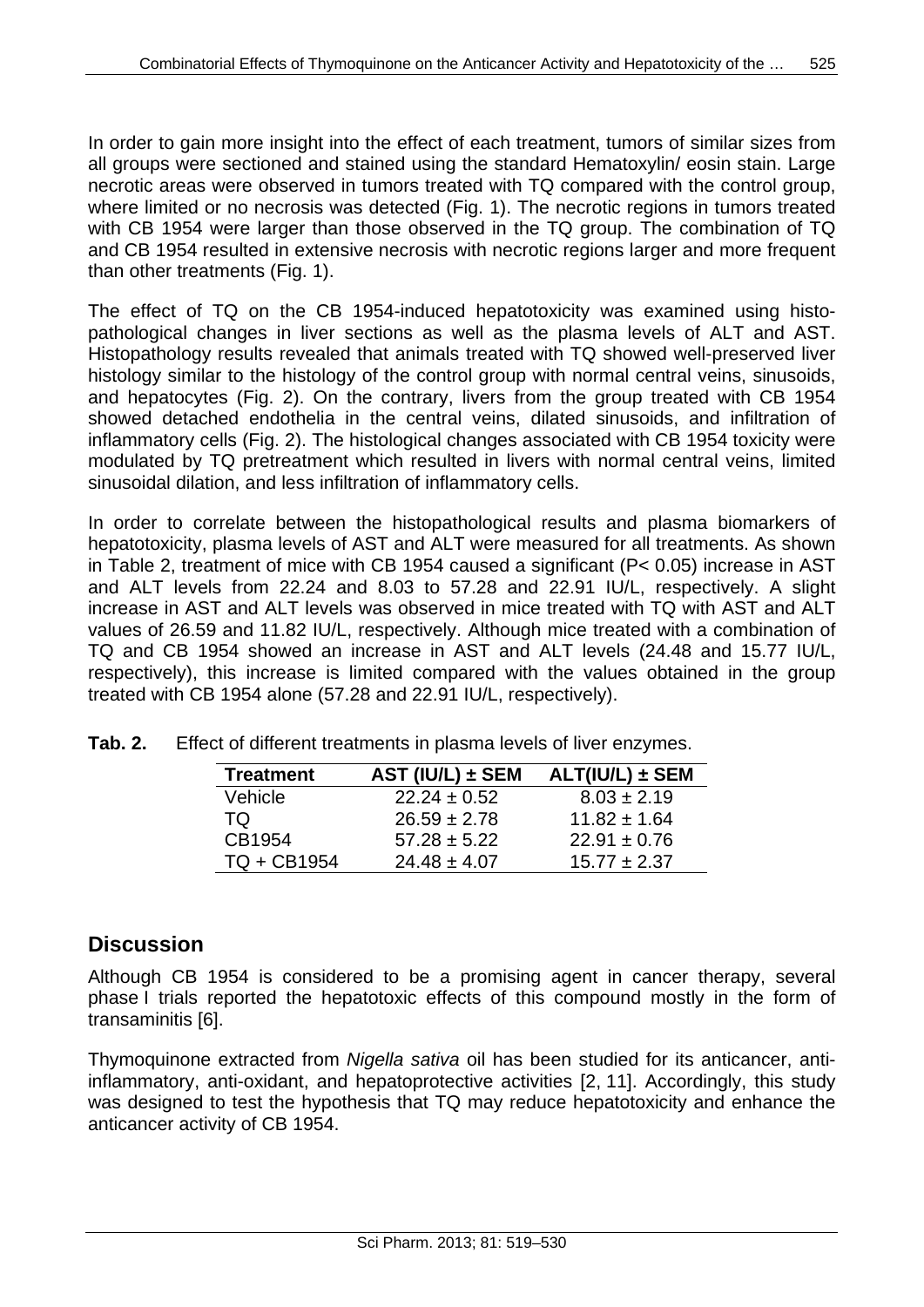Although previous studies have shown that TQ has the potential to selectively inhibit different cancers, including prostate cancer [21], fibrosarcoma [22], myeloblastic leukemia [23], colorectal carcinoma [24], and breast adenocarcinoma [25], our results showed for the first time that TQ has the potential to also target 6-thioguanine-resistant mouse mammary cancer. We also found that CB 1954 anticancer activity was potentiated in combination with TQ. Such results is in accordance with previous findings that reported the ability of TQ to enhance the effect of therapeutic agents like doxorubicin and 5- fluorouracil [25, 26], in addition to Cisplatin [21].

Previous studies reported the ability of TQ to induce the expression of some enzymes including quinone reductase [28]. Interestingly, CB 1954 is one of the substrates for quinone reductase [29]. Thus, it is reasonable to assume that one mechanism underlying the anticancer effect of this combination could be attributed to the over-expression of quinone reductase in cancer cells, which reduces CB 1954 converting it into its active form. Our results showed that the tumor cell death occurs mainly in the core of the tumor where the oxygen concentration is low and cancer cells are more resistant to chemotherapeutic agents. This result is supported by the previous findings that reported high CB 1954 reduction under anaerobic conditions [30]. A recent study showed that one of the anticancer effects of TQ is exerted by inhibiting angiogenesis [31]. Angiogenesis inhibition creates more hypoxic regions in the tumor tissue and this will facilitate the conversion of CB 1954 into its therapeutic form. This may explain the results obtained in our study where more cell death was observed in tumors treated with a combination of TQ and CB 1954.

Hepatotoxicity and/or nephrotoxicity are usually associated with toxicity related to anticancer drugs. The results of this study showed that the treatment of mice with CB 1954 is associated with the dysregulation of liver histology and function as indicated by the abnormal histology of the liver and the increase in plasma levels of ALT and AST. These results agree with previous studies that reported elevated levels of AST and ALT in addition to liver damage in mice treated with CB 1954 [6]. However, these toxicity effects were ameliorated in mice treated with a combination of TQ and CB 1954, indicating the ability of TQ to protect against CB 1954-induced toxicity. Our results are consistent with previous studies that reported the ameliorative effects of TQ against toxicity of different compounds including cisplatin [32], cyclophosphamide [2], and carbon tetrachloride [14].

# **Conclusion**

The use of TQ with CB 1954 can reduce CB 1954-induced hepatotoxicity and enhance its anticancer activity, indicating a potential use of this combination in clinical studies. However, further studies are needed to understand the detailed mechanism of action of this combination and the range of cancers that may respond to this combination therapy.

# **Acknowledgment**

The authors are grateful to the University of Applied Science for providing the financial support for this work (Granted to MMA).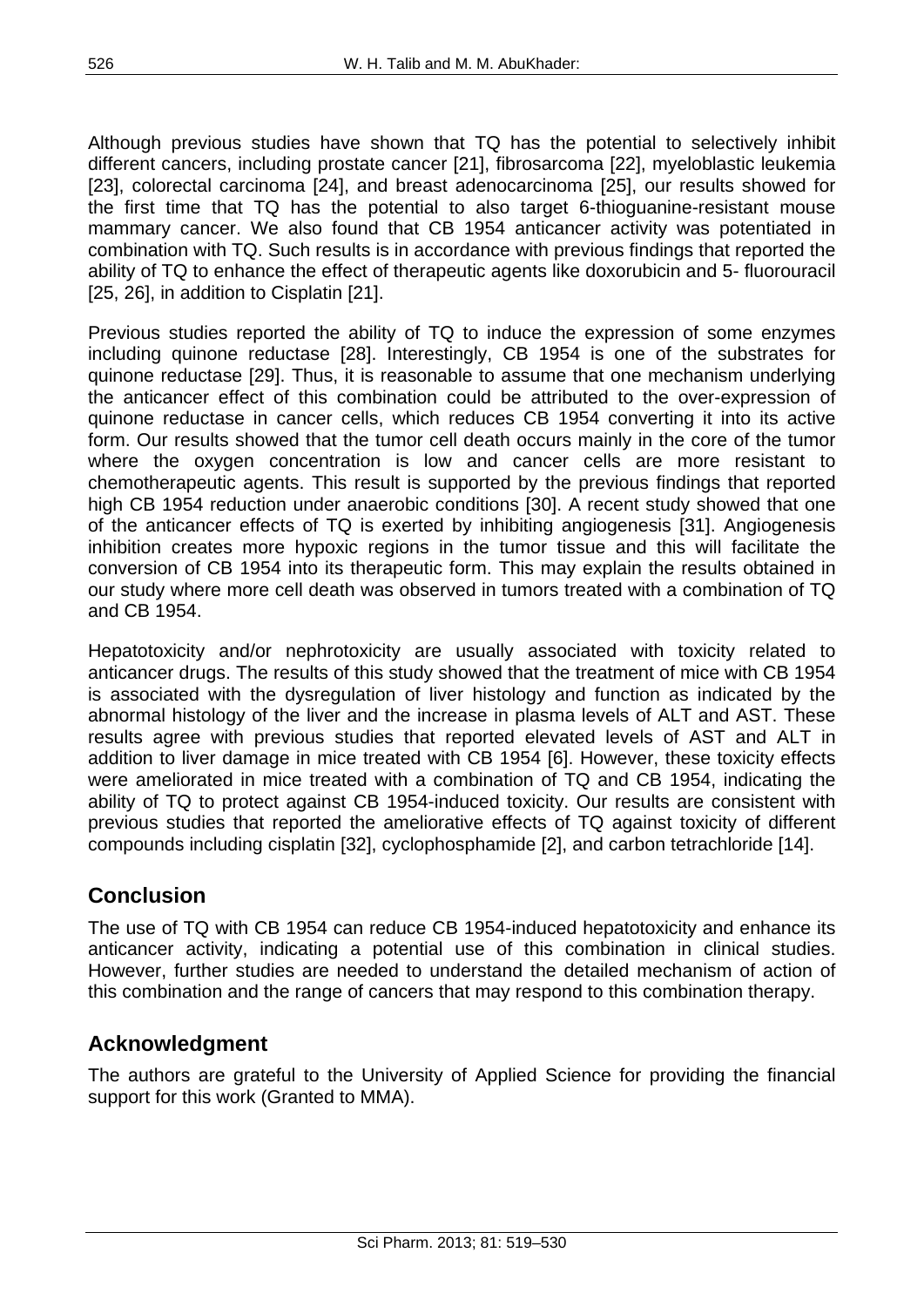## **Authors' Statements**

#### *Competing interests*

The authors declare no conflict of interest.

#### *Animals Rights*

The study followed the institutional and international Guide for the Care and Use of Laboratory Animals.

## **References**

- [1] Talib W, Mahasneh A. Combination of *Ononis hirta* and Bifidobacterium longum decreases syngeneic mouse mammary tumor burden and enhances immune response. J Can Res Ther. 2012; 8: 417–423. <http://dx.doi.org/10.4103/0973-1482.103523>
- [2] [Rajput S,](http://www.ncbi.nlm.nih.gov/pubmed?term=Rajput%20S%5BAuthor%5D&cauthor=true&cauthor_uid=21876437) [Mandal M.](http://www.ncbi.nlm.nih.gov/pubmed?term=Mandal%20M%5BAuthor%5D&cauthor=true&cauthor_uid=21876437) Antitumor promoting potential of selected phytochemicals derived from spices: a review. [Eur J Cancer Prev.](http://www.ncbi.nlm.nih.gov/pubmed?term=antitumor%20promoting%20potential%20of%20selected%20phytochemicals%20derived%20from%20spices) 2012; 21: 205–215. <http://dx.doi.org/10.1097/CEJ.0b013e32834a7f0c>
- [3] Jaganathan S, Mandal M. Antiproliferative Effects of Honey and of Its Polyphenols: A Review. J Biomed Biotechnol. 2009; 2009: 830616. <http://dx.doi.org/10.1155/2009/830616>
- [4] Alenzi F, El-Bolkiny Yel-S, Salem M. Protective effects of *Nigella sativa* oil and thymoquinone against toxicity induced by the anticancer drug cyclophosphamide. Br J Biomed Sci. 2010; 67: 20–28. <http://www.ncbi.nlm.nih.gov/pubmed/20373678>
- [5] Amacher D. Reactive intermediates and the pathogenesis of adverse drug reactions: the toxicology perspective. Curr Drug Metab. 2006; 7: 219–229. <http://dx.doi.org/10.2174/138920006776359284>
- [6] Tang M, Helsby N, Goldthorpe M, Thompson K, Al-Ali S, Tingle M. Hepatic nitroreduction, toxicity and toxicokinetics of the anti-tumour prodrug CB 1954 in mouse and rat. Toxicology. 2007; 240: 70–85. <http://dx.doi.org/10.1016/j.tox.2007.07.018>
- [7] Chung-Faye G, Palmer D, Anderson D, Clark J, Downes M, Baddeley J, Hussain S, Murray PI, Searle P, Seymour L, Harris PA, Ferry D, Kerr DJ. Virus-directed, Enzyme Prodrug Therapy with Nitroimidazole Reductase: A Phase I and Pharmacokinetic Study of its Prodrug, CB1954. Clin Cancer Res. 2001; 7: 2662–2668. <http://www.ncbi.nlm.nih.gov/pubmed/11555577>
- [8] McNeish I, Green K, Gilligan M, Ford M, Mautner V, Young L, Kerr D, Searle P. Virus directed enzyme prodrug therapy for ovarian and pancreatic cancer using retrovirally delivered *E. coli* nitroreductase and CB1954. Gene Ther. 1998; 5: 1061–1069. <http://dx.doi.org/10.1038/sj.gt.3300744>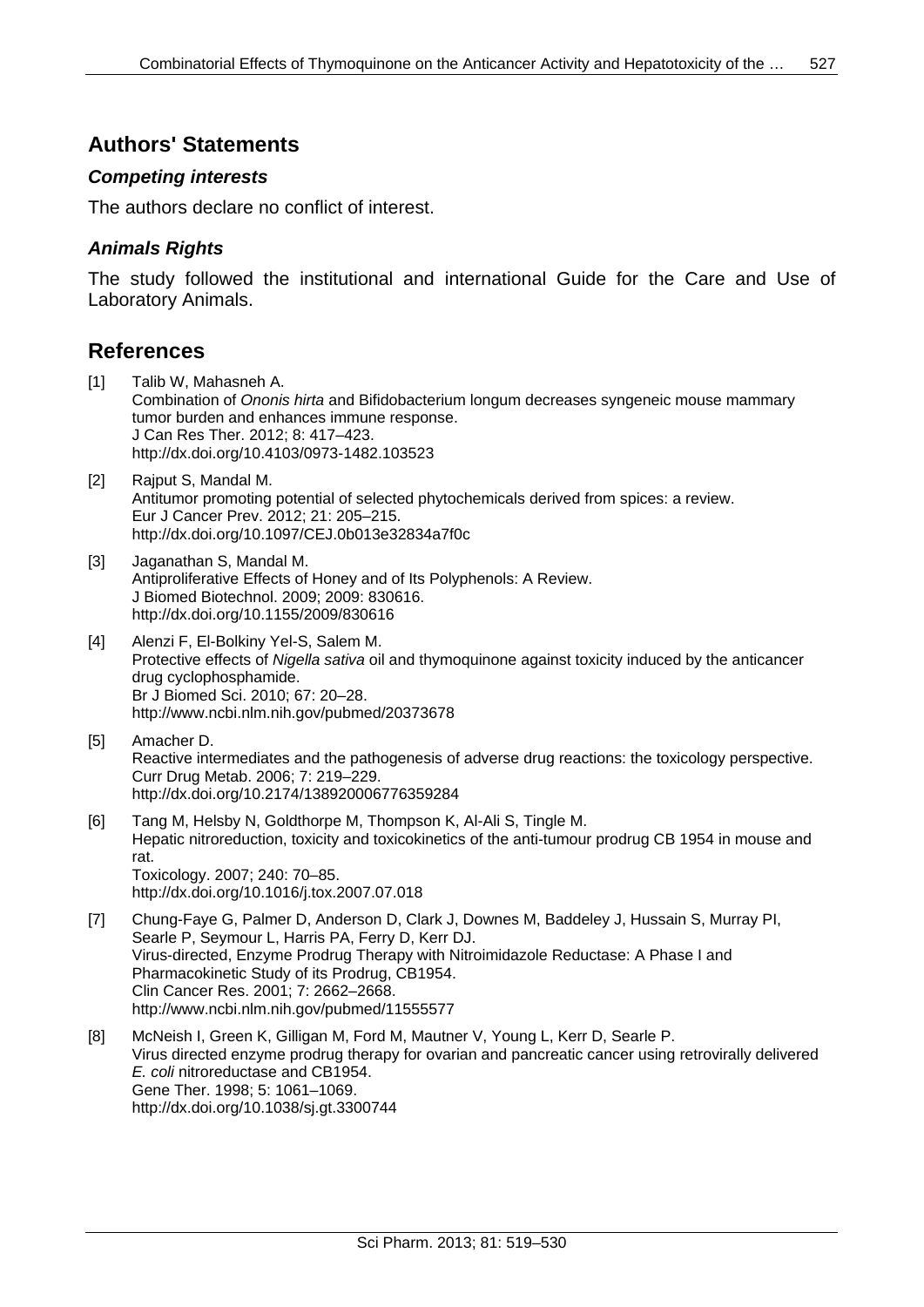- [9] Palmer D, Mautner V, Hull D, Ellis J, Mountain A, Searle P, Young L, Gerritsen W, James N, Kerr D. Virus-directed enzyme prodrug therapy (VDEPT): a clinical trial of adenovirus-delivered nitroreductase (NTR) in combination with CB 1954 in patients with primary or secondary liver cancer. J Clin Oncol. 2005; 23: 3157. <http://dx.doi.org/10.1200/JCO.2005.05.232>
- [10] Patel P, Mautner V, Searle P,Young J, Hull D, Ellis, J,Wallace, D, Leung H, Young, L, James, N. Suicide gene therapy using adenovirus encoded nitroreductase and CB 1954 in patients with locally relapsed prostate cancer. J Clin Oncol. 2005; 23 (Suppl 1): 214S.
- [11] Gali-Muhtasib H, Roessner A, Schneider-Stock R. Thymoquinone: A promising anti-cancer drug from natural sources. Int J Biochem Cell Biol. 2006; 38: 1249–1253. <http://dx.doi.org/10.1016/j.biocel.2005.10.009>
- [12] Das S, Dey K, Dey G, Pal I, Majumder A, MaitiChoudhury S, Kundu S, Mandal M. Antineoplastic and Apoptotic Potential of Traditional Medicines Thymoquinone and Diosgenin in Squamous Cell Carcinoma. PLoS One. 2012; 7: e46641. <http://dx.doi.org/10.1371/journal.pone.0046641>
- [13] Badary O, Taha R, Gamal el-Din A, Abdel-Wahab M. Thymoquinone is a potent superoxide anion scavenger. Drug Chem Toxicol. 2003; 26: 87–98. <http://dx.doi.org/10.1081/DCT-120020404>
- [14] Nagi M, Alam K, Badary O, al-Shabanah O, al-Sawaf H, al-Bekairi A. Thymoquinone protects against carbon tetrachloride hepatotoxicity in mice via an antioxidant mechanism. Biochem Mol Biol Int. 1999; 47: 153–159. <http://www.ncbi.nlm.nih.gov/pubmed/10092955>
- [15] Daba M, Abdel-Rahman M. Hepatoprotective activity of thymoquinone in isolated rat hepatocytes. Toxicol Lett. 1998; 95: 23–29. [http://dx.doi.org/10.1016/S0378-4274\(98\)00012-5](http://dx.doi.org/10.1016/S0378-4274(98)00012-5)
- [16] Zaoui A, Cherrah Y, Alaoui K, Mahassine N, Amarouch H, Hassar M. Effects of *Nigella sativa* fixed oil on blood homeostasis in rats. J Ethnopharmacol. 2002; 79: 23–26. [http://dx.doi.org/10.1016/S0378-8741\(01\)00342-7](http://dx.doi.org/10.1016/S0378-8741(01)00342-7)
- [17] Al-Ali A, Alkhawajah A, Randhawa M, Shaikh N. Oral and intraperitoneal LD50 of thymoquinone, an active principle of *Nigella sativa*, in mice and rats. J Ayub Med Coll Abbottabad. 2008; 20: 25–27. <http://www.ncbi.nlm.nih.gov/pubmed/19385451>
- [18] [Nagi M,](http://www.ncbi.nlm.nih.gov/pubmed?term=Nagi%20MN%5BAuthor%5D&cauthor=true&cauthor_uid=10675279) [Mansour M.](http://www.ncbi.nlm.nih.gov/pubmed?term=Mansour%20MA%5BAuthor%5D&cauthor=true&cauthor_uid=10675279) Protective effect of thymoquinone against doxorubicin-induced cardiotoxicity in rats: a possible mechanism of protection. [Pharmacol Res.](http://www.ncbi.nlm.nih.gov/pubmed/10675279) 2000; 41: 283–289. <http://dx.doi.org/10.1006/phrs.1999.0585>
- [19] [Gökçe A,](http://www.ncbi.nlm.nih.gov/pubmed?term=G%C3%B6k%C3%A7e%20A%5BAuthor%5D&cauthor=true&cauthor_uid=20813795) [Oktar S,](http://www.ncbi.nlm.nih.gov/pubmed?term=Oktar%20S%5BAuthor%5D&cauthor=true&cauthor_uid=20813795) [Koc A,](http://www.ncbi.nlm.nih.gov/pubmed?term=Koc%20A%5BAuthor%5D&cauthor=true&cauthor_uid=20813795) [Yonden Z.](http://www.ncbi.nlm.nih.gov/pubmed?term=Yonden%20Z%5BAuthor%5D&cauthor=true&cauthor_uid=20813795) Protective effects of thymoquinone against methotrexate-induced testicular injury. [Hum Exp Toxicol.](http://www.ncbi.nlm.nih.gov/pubmed/20813795) 2011; 30: 897–903. <http://dx.doi.org/10.1177/0960327110382564>
- [20] [Al-Ghamdi M.](http://www.ncbi.nlm.nih.gov/pubmed?term=Al-Ghamdi%20MS%5BAuthor%5D&cauthor=true&cauthor_uid=14696675) Protective effect of Nigella sativa seeds against carbon tetrachloride-induced liver damage. [Am J Chin Med.](http://www.ncbi.nlm.nih.gov/pubmed/14696675) 2003; 31: 721–728. <http://dx.doi.org/10.1142/S0192415X03001399>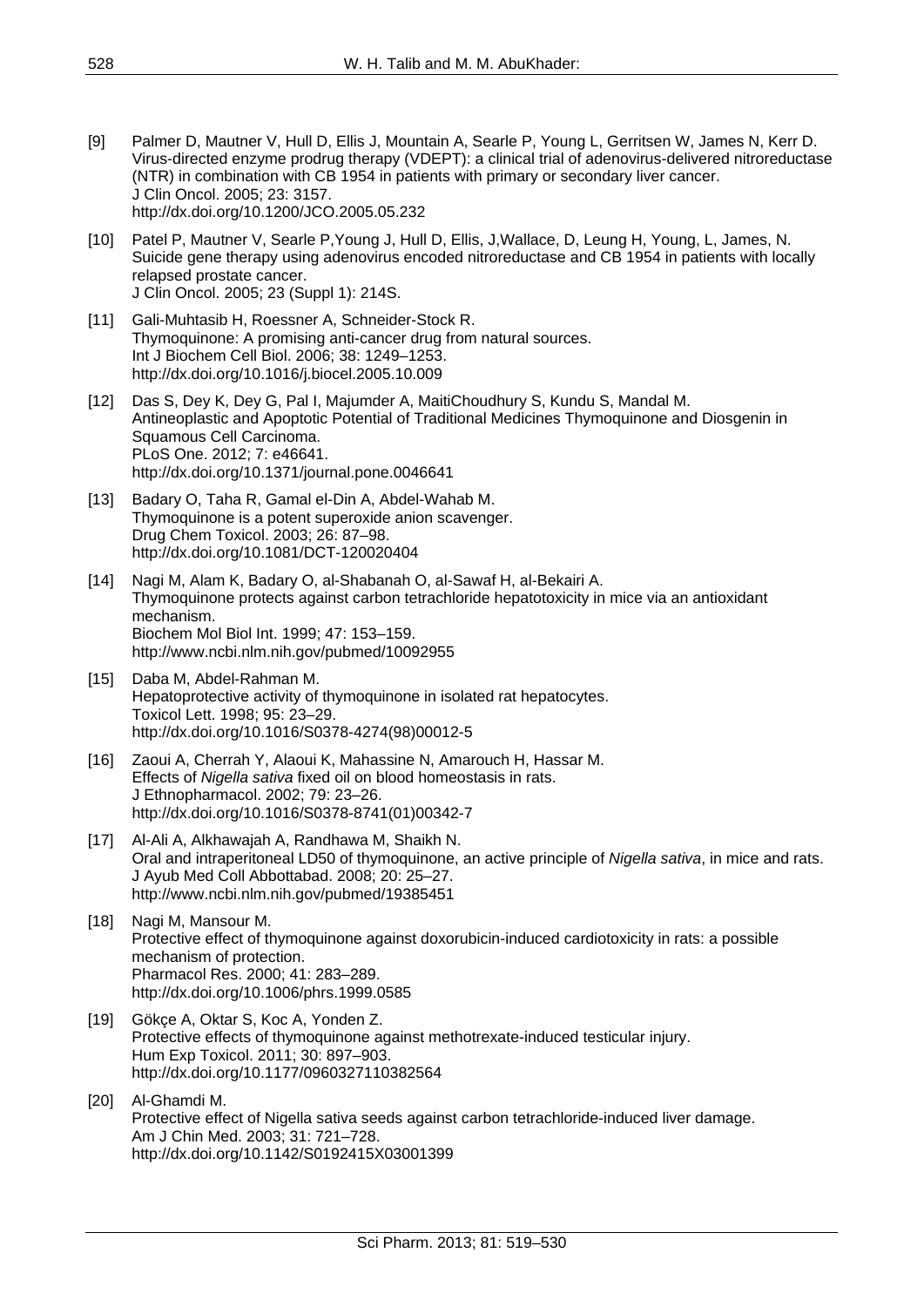- [21] Reitman S, Frankel S. A colorimetric method for the determination of serum glutamic oxalacetic and glutamic pyruvic transaminases. Am J Clin Pathol. 1957; 28: 56–63. <http://www.ncbi.nlm.nih.gov/pubmed/13458125>
- [22] Kaseb AO, Chinnakannu K, Chen D, Sivanandam A, Tejwani S, Menon M, Dou Q, Reddy G. Androgen receptor and E2F-1 targeted thymoquinone therapy for hormone-refractory prostate cancer. Cancer Res. 2007; 67: 7782–7788. <http://www.ncbi.nlm.nih.gov/pubmed/17699783>
- [23] Ivankovic S, Stojkovic R, Jukic M, Milos M, Milos M, Jurin M. The antitumor activity of thymoquinone and thymohydroquinone in vitro and in vivo. Exp Oncol. 2006; 28: 220–224. <http://www.ncbi.nlm.nih.gov/pubmed/17080016>
- [24] El-Mahdy M, Zhu Q, Wang Q, Wani G, Wani A. Thymoquinone induces apoptosis through activation of caspase-8 and mitochondrial events in p53-null myeloblastic leukemia HL-60 cells. Int J Cancer. 2005; 117: 409–417. <http://dx.doi.org/10.1002/ijc.21205>
- [25] Gali-Muhtasib H, Diab-Assaf M, Boltze C, Al-Hmaira J, Hartig R, Roessner A, Schneider-Stock R. Thymoquinone extracted from black seed triggers apoptotic cell death in human colorectal cancer cells via a p53-dependent mechanism. Int J Oncol. 2004; 25: 857–866. <http://www.ncbi.nlm.nih.gov/pubmed/15375533>
- [26] Woo C, Kumar A, Sethi G, Tan K. Anticancer activity of thymoquinone in breast cancer cells: possible involvement of PPAR-γ pathway. Biochem Pharmacol. 2012; 83: 443–451. <http://dx.doi.org/10.1016/j.bcp.2011.09.029>
- [27] Effenberger-Neidnicht K, Schobert R. Combinatorial effects of thymoquinone on the anti-cancer activity of doxorubicin. Cancer Chemother Pharmacol. 2011; 67: 867–874. <http://dx.doi.org/10.1007/s00280-010-1386-x>
- [28] Jafri S, Glass J, Shi R, Zhang S, Prince M, Kleiner-Hancock H. Thymoquinone and cisplatin as a therapeutic combination in lung cancer: In vitro and in vivo. J Exp Clin Cancer Res. 2010; 29: 87. <http://dx.doi.org/10.1186/1756-9966-29-87>
- [29] Nagi M, Almakki H. Thymoquinone supplementation induces quinone reductase and glutathione transferase in mice liver: possible role in protection against chemical carcinogenesis and toxicity. Phytother Res. 2009; 23: 1295–1298. <http://dx.doi.org/10.1002/ptr.2766>
- [30] Chen S, Knox R, Wu K, Deng P, Zhou D, Bianchet M, Amzel, L. Molecular basis of the catalytic differences among DT-diaphorase of human, rat and mouse. J Biol Chem. 1997; 272: 1437–1439. <http://dx.doi.org/10.1074/jbc.272.3.1437>
- [31] Walton M, Wolf C, Workman P. Molecular enzymology of the reductive bioactivation of hypoxic cell cytotoxins. Int J Radiat Oncol Biol Phys. 1989; 16: 983–986. [http://dx.doi.org/10.1016/0360-3016\(89\)90900-0](http://dx.doi.org/10.1016/0360-3016(89)90900-0)